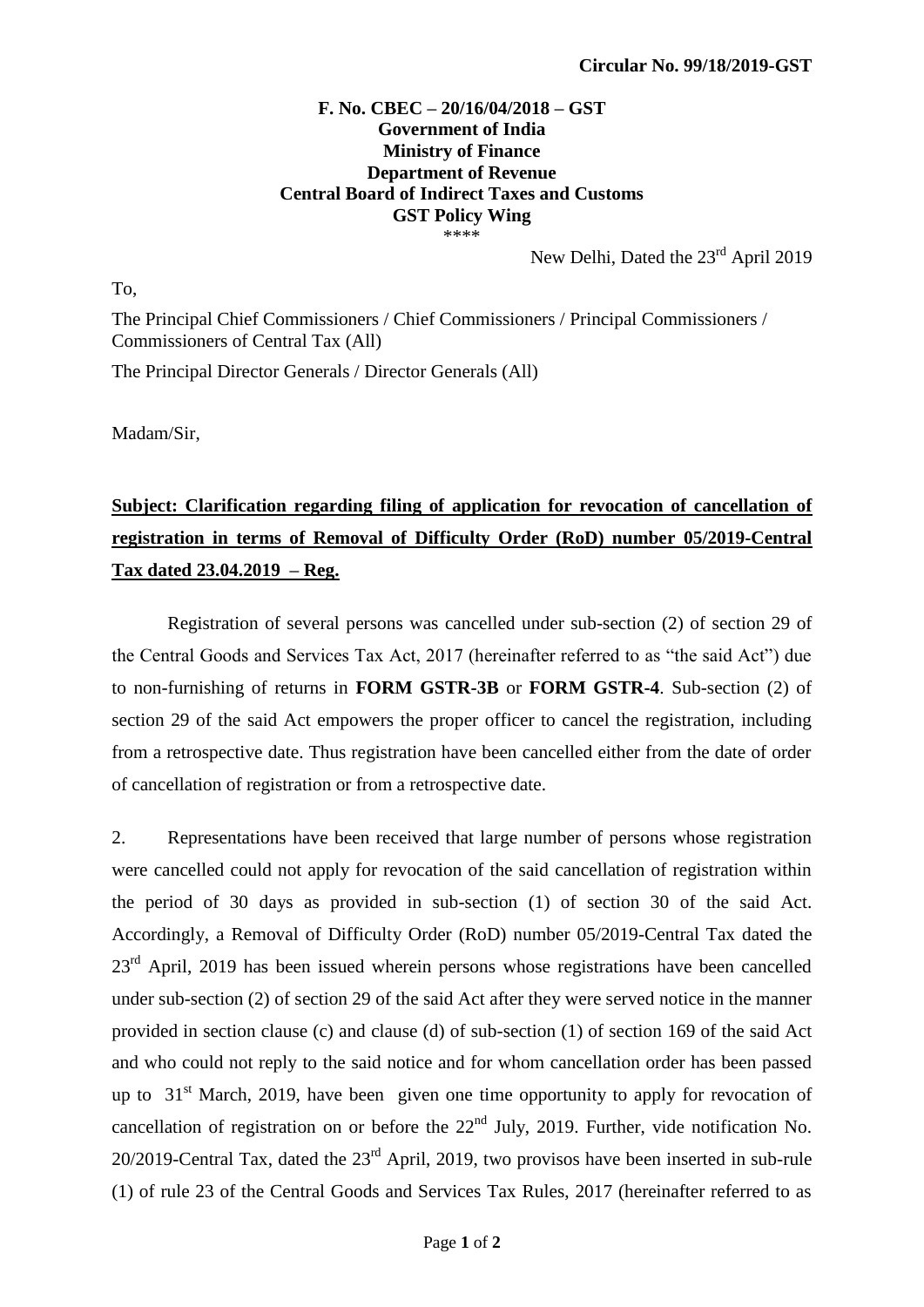"the said Rules"). In the light of these changes and in order to ensure uniformity in the implementation of the provisions of the law, the Board, in exercise of its powers conferred by section 168 (1) of the said Act, hereby clarifies the issues relating to the procedure for filing of application for revocation of cancellation of registration.

3. First proviso to sub-rule (1) of rule 23 of the said Rules provides that if the registration has been cancelled on account of failure of the registered person to furnish returns, no application for revocation of cancellation of registration shall be filed, unless such returns are furnished and any amount in terms of such returns is paid. Thus, where the registration has been cancelled with effect from the date of order of cancellation of registration, all returns due till the date of such cancellation are required to be furnished before the application for revocation can be filed. Further, in such cases, in terms of the second proviso to sub-rule (1) of rule 23 of the said Rules, all returns required to be furnished in respect of the period from the date of order of cancellation till the date of order of revocation of cancellation of registration have to be furnished within a period of thirty days from the date of the order of revocation.

4. Where the registration has been cancelled with retrospective effect, the common portal does not allow furnishing of returns after the effective date of cancellation. In such cases it was not possible to file the application for revocation of cancellation of registration. Therefore, a third proviso was added to sub-rule (1) of rule 23 of the said Rules enabling filing of application for revocation of cancellation of registration, subject to the condition that all returns relating to the period from the effective date of cancellation of registration till the date of order of revocation of cancellation of registration shall be filed within a period of thirty days from the date of order of such revocation of cancellation of registration.

5 The above provisions are explained, by way of an Illustration in Annexure, for better clarity.

6. It is requested that suitable trade notices may be issued to publicize the contents of this circular.

7. Difficulty, if any, in the implementation of this circular may be brought to the notice of the Board immediately. Hindi version follows.

> (Upender Gupta) Principal Commissioner (GST)